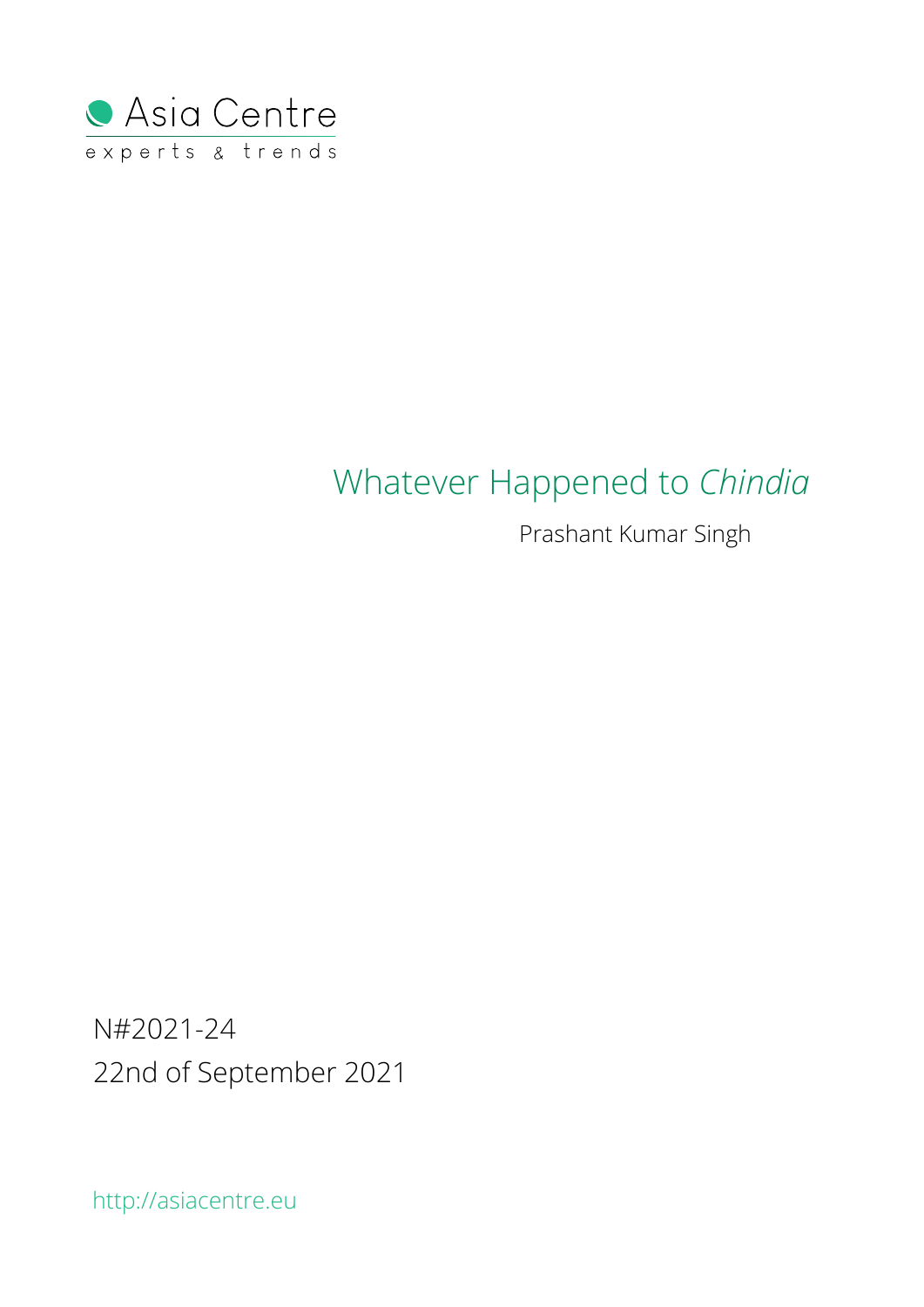# Foreword:

Founded in 2005, Asia Centre is an independent research institute that holds debates and issues publications on matters relating to international, strategic, economic relations, as well as the political and social transformations underway in the Asia-Pacific region. At the crossroads of university research as well as public and private decisionmaking, Asia Centre researchers identify critical regional issues and analyse them indepth, taking into consideration both local and global dimensions.

Asia Centre's programs are developed with a vast network of partners, companies and major specialist centres in Europe, North America and Asia. The Centre carries out joint operations with these groups, for a better interpretation of ideas and issues. The conclusions of these meetings, such as the results of the work carried out using original sources by our researchers, are widely distributed through the Centre's publications as well as through international journals, books and media.



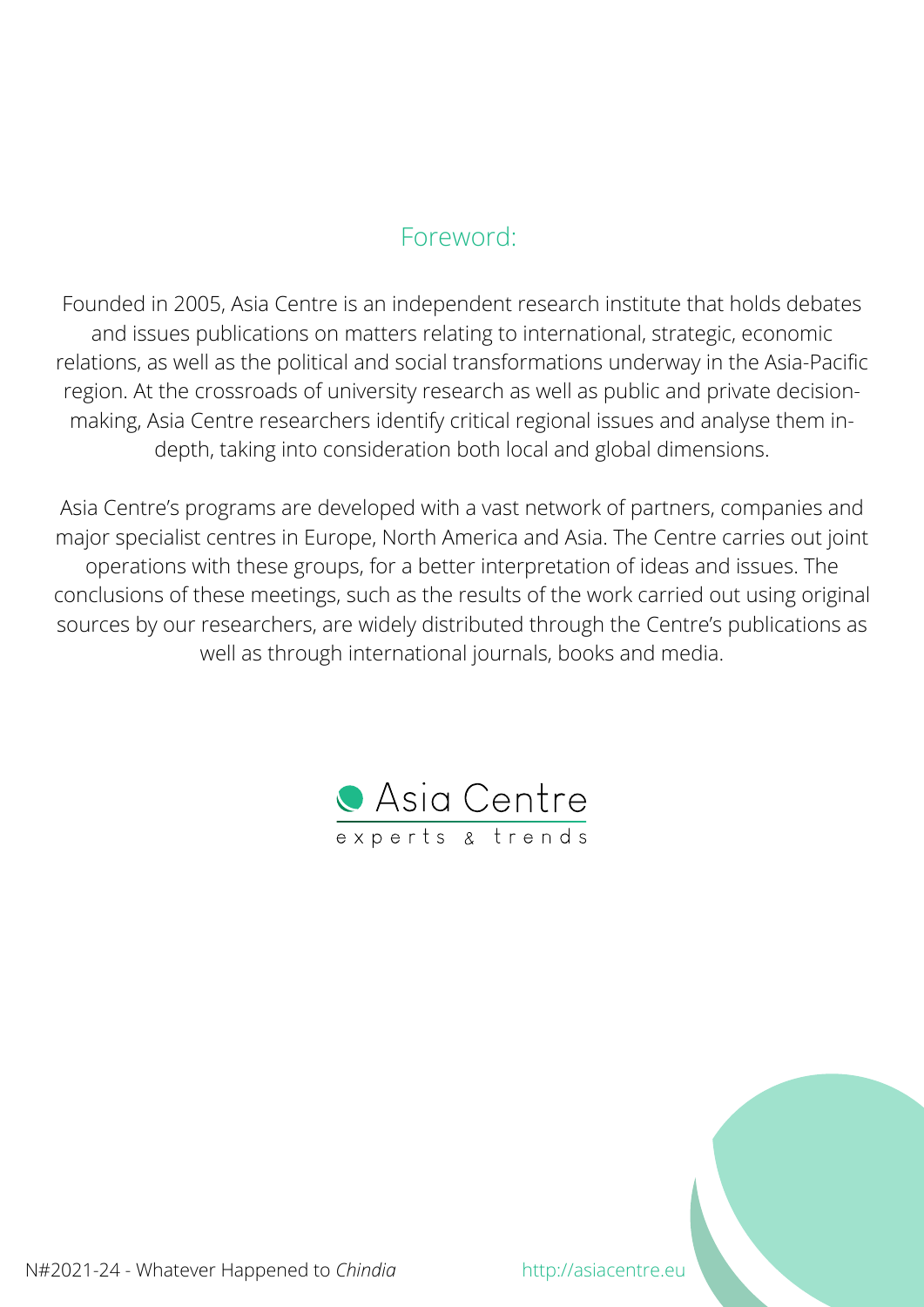# To quote this publication:

Prashant Kumar Singh, "Whatever Happened to Chindia", Article 2021-24, Asia Centre, 22/09/2021.

# About the author:

Prashant Kumar Singh is Associate Fellow at East Asia Centre, Manohar Parrikar Institute for Defence Studies and Analyses, New Delhi, India. He is a recipient of various fellowships and scholarships from Taiwan and China. They include the CCS Grant for Foreign Scholars (2016) by National Central Library (Taiwan), Taiwan Fellowship (2014) and National Huayu Enrichment Scholarship, Taiwan (2011-12). His most recent visiting fellowship was received from Institute of International and Public Affairs (IIPA), Tongji University, Shanghai, China in March 2019.



N#2021-24 - Whatever Happened to *Chindia* http://asiacentre.eu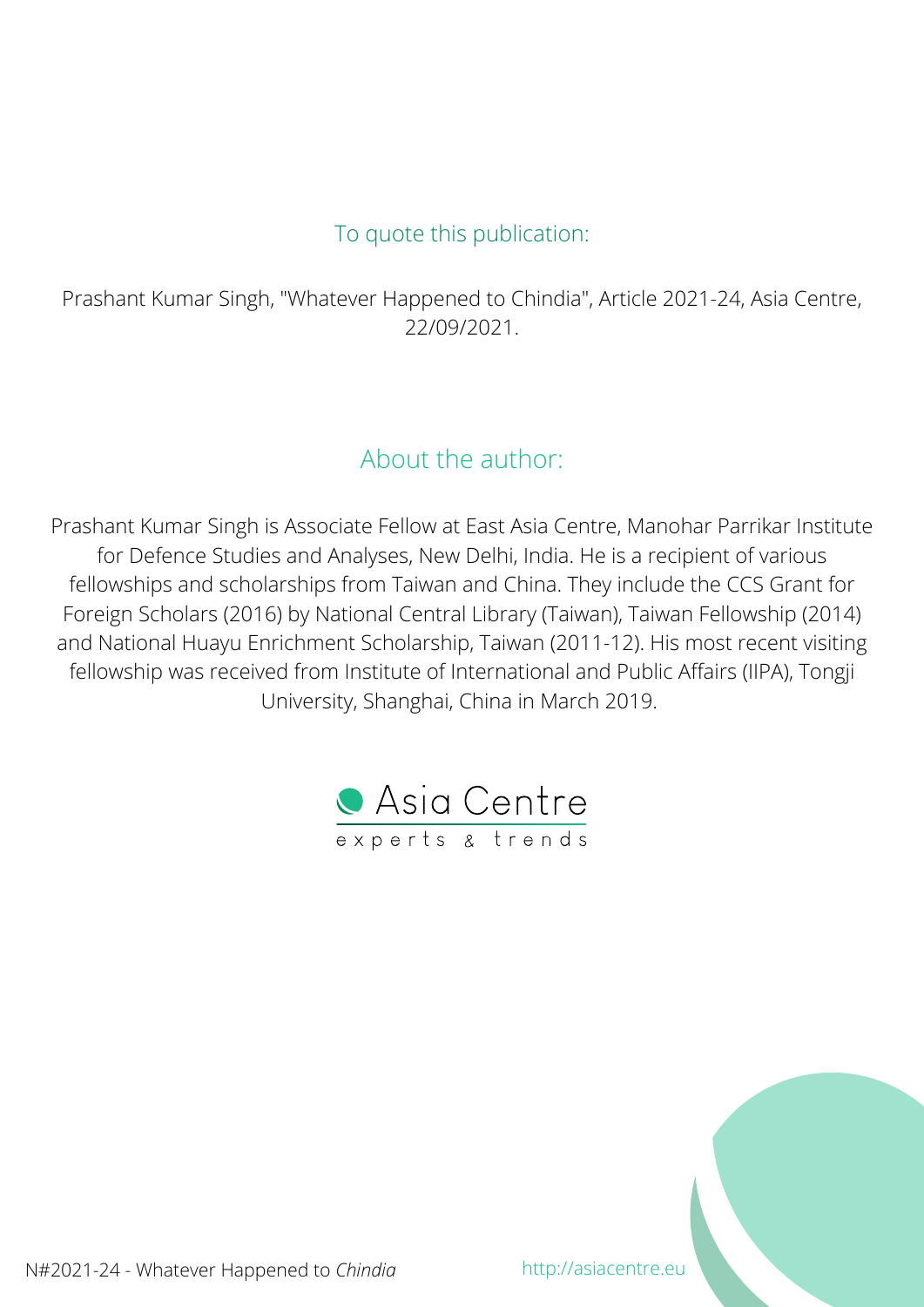

# **Whatever Happened to** *Chindia*

*Prashant Kumar Singh* Manohar Parrikar Institute for Defence Studies and Analyses, New Delhi, India Contact: prashant.idsa@gmail.com

#### Abstract

*As India-China relations have nosedived, the idea of "Chindia" that inspired and shaped the discourse on bilateral relations and explained them for around a decade has fallen by the wayside. Chindia was the fulcrum of the thoughts such as Asian Connectivity, Asian Solidarity and Asian Century. There is a need to analyse why and how the promise of cooperation in India-China relations has failed. Apportioning blame one-sidedly would be incorrect. While China, riding high on its sense of arrival, has shown a definite dismissive attitude towards India, India's impulsive retaliations and its some decisions that needed a bit more careful consideration have also contributed to the present pessimist situation in relations. However, the two countries need to be reminded that Chindia, or for that matter later, Wuhan Spirit and Chennai Connect were not a passing fancy, but were indicative of the reality that peace and cooperation between them was a necessity for building the Asian Connectivity, forging the Asian Solidarity and realizing the Asian Century, if they genuinely wish to achieve them. Otherwise, these noble ideas are merely lip-service and meaningless embroidery to their joint statements.* 

The promise that a comprehensive cooperation between India and China will eventually pave the way for resolving difficult strategic-security issues has failed to deliver. A series of diplomatic stand-offs over China's repeated blockade of India's case against the Pakistani terrorist Masood Azhar, the head of the Jaish-e Muhammad, on technical grounds in the UNSC 1267 Sanctions Committee, its opposition to India's application for Nuclear Suppliers Group (NSG) membership and India's objections to the China-Pakistan Economic Corridor (CPECa key component of the Belt and Road Initiative) along with the military standoffs — Depsang in 2013, Chumar in 2014 and Doklam in 2017 and finally the PLA's unprovoked and aggressive bid to change the status quo at multiple points along the un-demarcated Line of Actual Control in eastern Ladakh in 2020 that pushed bilateral ties into their worst phase since the 1962 War — are further evidence of this. This situation has arisen – as many in India perceive with some merit, even though in hindsight – partly because China has not been sincere with regard to this promise. On the other hand, some others would argue that the emergence of high-octane nationalistic assertions in India is also responsible for the situation in some measure.

# **The Promise**

The thaw in relations in the previous decades stemmed from the shared understanding that cooperation cannot wait for the resolution of the boundary dispute, but that the border needs to be tranquil to give cooperation a chance. The two countries reached this understanding during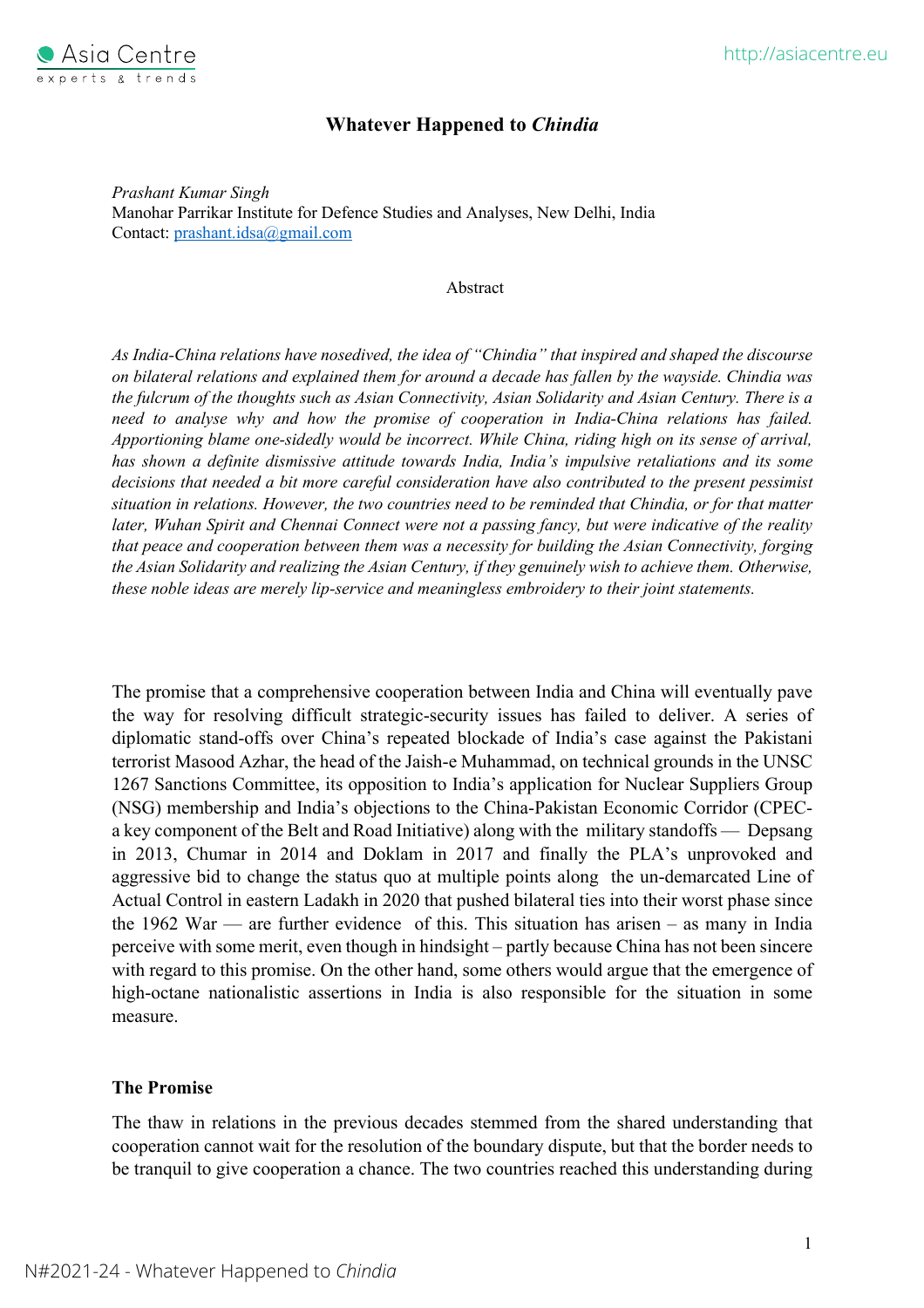Prime Minister Rajiv Gandhi's China visit in 1988. In the 2000s, it developed and manifested in line with dictums such as: *cooperation can prevail over friction*; *plucking the low hanging fruits first; this world has enough space for the two countries to grow together;* and that *the elephant and the dragon should dance together*. The idea of *Chindia* that saw India and China as the twin engines of growth and development in Asia, reinforced this message. (Ramesh 2005).1 It contained historical and civilizational inspiration as well — realising an *Asian Century* or restoring Asia's historical glory. Later, it envisioned them at the heart of *Asian Connectivity* — a theme prominently visible in Modi and Xi's early interactions. These noble considerations provided a 'strategic perspective' that guided relations till mid-2010s. Although this could not resolve the security dilemma, it was able to generate a degree of trust that created an environment of hope and optimism, ushering relations into their best ever phase. The 1988 understanding remained the baseline for this all along.

# **Its Gains**

This 'strategic perspective' produced 90 bilateral agreements or MOUs between 2000 and 2014, per author's own calculation with the help of information available in the public domain. Later, they signed 50 more agreements — 16 during Xi's visit to India in 2014 and 24 during Modi's China visit in 2015 and ten when President Pranab Mukherjee travelled to China in 2016 (MEA 2020). Their range indicate the enormous potential of cooperation they sought to tap — from education and culture to outer space and oceans, and in between, a whole range of MOUs on various types of capacity-building and economic themes. These agreements served a strategic function as well, as they created an expansive dialogue mechanism to deepen trust. There are around three dozen dialogue mechanisms covering major aspects of the ties, at every level of interaction. To these Modi and Xi added India-China Forum of State/Provincial Leaders and India-China Think-Tank Forum in 2015. In the wake of the Doklam standoff from mid-June to late August 2017, at the tri-junction of India's, Bhutan's and China's borders, the two countries instituted the informal summit mechanism. Modi and Xi held their first informal summit in April 2018 at Wuhan and the second at Mamallapuram near Chennai, in October 2019. These were planned to find a larger regional and international strategic perspective for relations, acknowledging that relations have gone well beyond a bilateral context and need strategic guidelines. The two informal summits became famous by their monikers, 'Wuhan Spirit' and 'Chennai Connect'.

Trade went from around US \$ 3 billion in the early 2000s to a record high of US \$ 89.71 billion in 2017-18 (DoC 2021). FDI inflows from China to India gradually touched US \$ 2.4 billion cumulatively, between April 2000-March 2021 (DIPP 2021). Over this period, the two sides created important mechanisms such as Joint Economic Group, Strategic Economic Dialogue and the Financial Dialogue. Modi and Xi facilitated NITI Aayog-DRC dialogue in 2015.2 The focus on economic ties defined their early interactions. India and China partnered in the New Development Bank (BRICS Bank) in 2014 and the Asian Infrastructure Investment

<sup>1</sup> Jairam Ramesh, a prominent Indian politician and scholar, is credited to have coined the term *Chindia*, (Ramesh, 2005)

<sup>&</sup>lt;sup>2</sup> NITI Aayog is the successor of the India's Planning Commission, self-defined as a 'think tank and knowledge & innovation hub', set up by the Modi government in 2015. The Development Research Centre (DRC) is a Chinese public institution recommending economic and social policies to the State Council.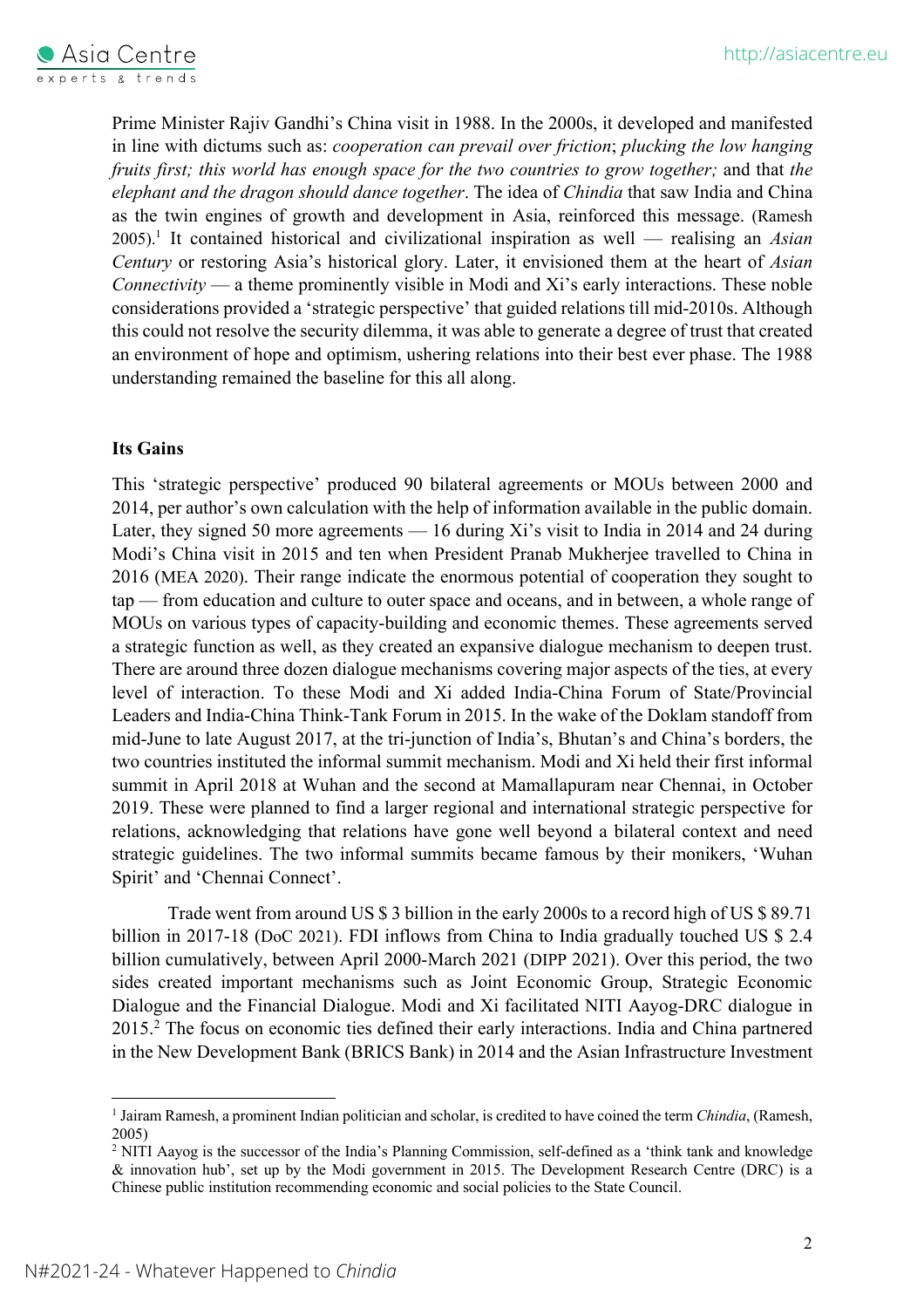

Bank in 2015. Modi's 2015 China visit saw the signing of 26 business-to-business agreements in addition to 24 government-to-government agreements (MEA 2020). Cooperation for railway modernisation, urban renewal and Chinese industrial parks in India were some of the main highlights of their efforts.

# **Its Shortfalls**

Most of the MOUs have remained on paper only; mainly because the two countries have fundamentally different systems. Implementation of the agreements such as those on cooperation in outer space and oceans will need equal access, transparency and compatibility and, more importantly, trust. Likewise, the lop-sidedness in bilateral trade has been as phenomenal as the growth itself. The record high trade in 2017-18 saw India's deficit at US \$ 63 billion. In 2020-21, the deficit still stood at US \$ 44 billion (DoC 2021). That India has not got equal access to the Chinese market is a major reason for this deficit is not an overstatement. Indian companies in the IT, pharma, agricultural and service sectors have been facing nontariff barriers in the Chinese market. The investment figure cited previously indicates that Chinese FDI in India was never substantial. China is currently a distant 19<sup>th</sup> FDI provider to India (DIPP 2021). The assertion that Chinese companies see India more as a market for cheap products rather than an investment opportunity is not without basis. There is a distinct pro-West bias in the Chinese market. It has been observed that Indian companies in some form of cooperation with Western companies find it much easier to do business with China as compared to when they try to do so directly.<sup>3</sup> Comparatively, Chinese companies have faced fewer barriers in India — a fact borne out by the huge trade surplus enjoyed by China. Incidentally, the access to media platforms is unequal too. While Chinese scholars and diplomats freely air the Chinese viewpoint in the Indian media, their Indian counterparts do not enjoy the same freedom. The bilateral people-to-people ties have no independent heft and mostly operate within governmental frameworks. The dialogue mechanisms have proved ineffective in halting a downward spiral of relations.

# **The Promise Belied**

Whether China was ever sincere about its grand pronouncements is the question. Otherwise, why would Indian companies' concerns remain unaddressed for so long? And, what would explain China launching the CPEC through Pakistan-occupied Kashmir without any prior consultation with India, in utter disregard of its sovereignty claims? A transparent and bilaterally conceived economic corridor through India to West Asia would have made more economic sense rather than one through an insecure Pakistan. Thus, the fact that China has not been keen to addressing India's trade deficit-related grievances throughout the period and that it has taken a very strategic view of economic activities in South Asia raises the question whether it ever took *Chindia* seriously. Sanjaya Baru argues that "the Chinese were amused by this narrative" but tolerated it "till around 2015" (Baru 2020). However, as China declared its

<sup>&</sup>lt;sup>3</sup> I have received this valuable input in the course of a discussion with Manohar Parrikar Institute for Defence Studies and Analyses (MP-IDSA) Director General and former Consul General in Shanghai Amb. Sujan R. Chinoy. Any possible omission in interpretation of the input is entirely mine.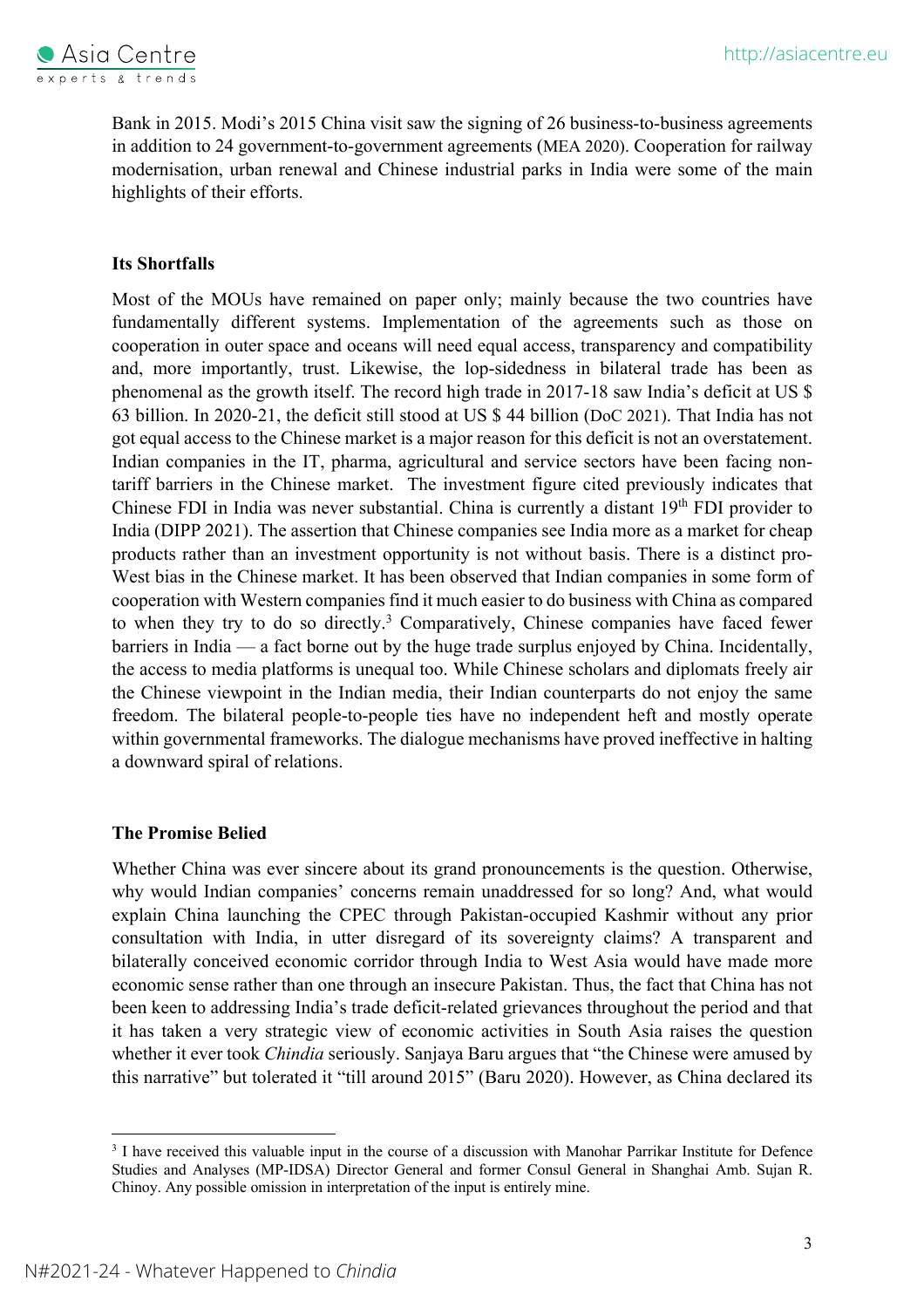

arrival on the global scene under Xi around this time, it began scorning at the *Chindia* narrative. A timeline of the stand-offs corroborates this.

The responsibility of triggering the aforementioned diplomatic stand-offs is attributable to China's downgrading of India in its strategic scheme of things. Commitments that it assumes for Pakistan were at their root. CPEC not only further enhanced Pakistan's traditional strategic value to new geo-economic levels, it also dropped China's façade of formal neutrality between India and Pakistan, particularly on the Kashmir issue. China's stand on the Masood Azhar issue was patently unconvincing and reeked of unfriendliness. The CPEC-BRI that revealed unilateralism and a non-consultative approach in China's regional initiatives, showed scant regard for India's sovereignty claims in Jammu and Kashmir. Its blocking India's application for the NSG membership had larger strategic considerations, the allusion being to deepening Indo-US relations, but it was also motivated by its concern for Pakistan as India's entry into the NSG would disturb the balance of power in South Asia, in the Chinese view (Saran 2016).

Apportioning blame for the aforementioned military crises is a bit complex. The 2013 Depsang military crisis, on the Line of Actual Control in Western Himalaya, appeared to have arisen from tactical issues between local commanders and did not trigger deterioration in relations as such. In the same region, the 2014 Chumar military crisis during Xi's India visit that was believed to have deepened mistrust in India against China, was widely perceived as the handiwork of the factional politics in the Communist Party of China (CPC). The circumstances leading to the 2017 Doklam military crisis that actually played out on the piece of land disputed between Bhutan and China, have remained shrouded in mystery. It is speculated that the reasons included China's anger against India boycotting the BRI Summit in 2017; its attempt to drive a wedge between India and Bhutan, as the latter followed India in boycotting the Summit; its ire against the Dalai Lama's visit to the Tawang monastery in April 20174; its desire to teach India a lesson before its advantage over India is eroded (Garver 2017); the stand-off being a result of miscalculations on both sides (Fravel 2017); and many would insinuate that India ignored the advance notices by the Chinese about road construction on purpose (Krishnan 2017). As for the continuing 2020 military crisis in Eastern Ladakh, while the exact circumstances that led to the bloody incident in the Galwan Valley are likely to remain unclear for a long time to come, the fact that it was the result of unprovoked aggression by the Chinese PLA to change the status quo in the region, is undeniable. This ill-conceived bid has been understood as the result of many unconvincing and far-fetched reasons and vague dissatisfactions. Its concerns about India building infrastructure in the region, forgetting that its own infrastructure there is far ahead of India's, its objection to India's abrogation of Article 3705 and the bifurcation of the state of Jammu and Kashmir into two Union territories on the unconvincing ground that these moves will have implications for their boundary dispute, its concerns about India 'threatening' Pakistan-occupied Kashmir through which CPEC passes and its point that it is not weak in the wake of the international (read the US and allies') pressure on it after the COVID-19 outbreak, are believed to have motivated the bid. The point here is that while the diplomatic stand-offs stemmed clearly from a strategic background, the same cannot be convincingly said about the military stand-offs, excluding the 2020 one. It is hard to

<sup>4</sup> Tawang monastery is located in the Indian State of Arunachal Pradesh, on the Eastern Himalayas, a State claimed by China. Tawang monastery is the largest Tibetan monastery in India, close to the border with China.

<sup>5</sup> Article 370 of the Indian Constitution preserved some degree of autonomy to the State of Jammu and Kashmir. It was abrogated in August 2019.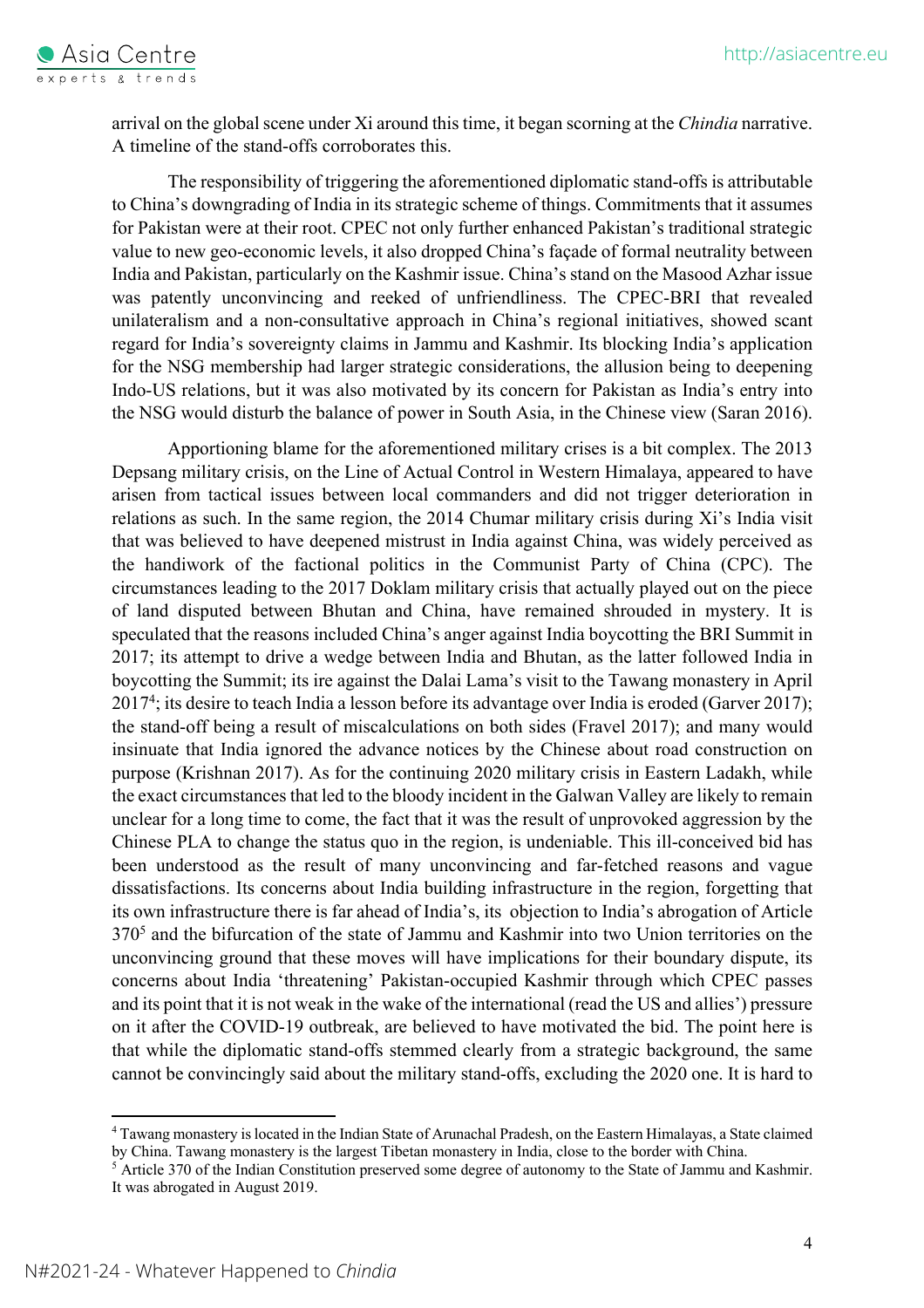

establish that they were a strategic decision showing inclination for the use of force, again with the exception of the 2020 stand-off, though in the given diplomatically and strategically surcharged environment, they reinforced mistrust and security dilemma. This gives an opening to optimism.

While the definitive reason behind the failure of the promise of cooperation has been China's insensitivity and dismissive attitude, stemming from its reassessment of its relations with India on a strategic level, many would argue that Indian actions too have precipitated it. India's handling of the Masood Azhar issue demonstrated a deft diplomatic effort that put Beijing on the backfoot and yielded results (Lakshman and Haidar 2019). However, its diplomacy has fallen short of the required deftness on other issues.India's bid for NSG membership did not appear to be properly planned and seemed to be more a media spectacle for domestic consumption, and only complicated relations with China without any gain. Such pursuits are never a time-bound quest for Napoleonic glory. India should have avoided making the NSG issue an elemental issue in its relations with China; the issue did not deserve to have become so (Siddharth Varadarajan 2016). India is right in its objection to the CPEC as it undermines India's sovereignty claims. Yet, it should have had a realistic plan B as to what concrete assurance could have been secured from China, as its total reversal is not possible. The lack of plan B led to India standing out to officially boycott the BRI Summit in 2017, and also in 2019, though not as vocally as in 2017. Also, the Government of India was well within its purview to object to CPEC in so far as it jeopardised its sovereignty claims. However, its objections to CPEC's revenue model and impact on the environment were akin to civil society objections which should have been best left to civil society only. India's underscoring the Pakistan factor behind worsening of India-China relations, indeed, has merit. But again, Quad is also essentially an American manoeuvre against China, not only in China's perception, but also in neutral eyes. Therefore, Quad is another arena where India should have been more careful, even though it is Chinese actions, to a great extent, that have pushed India into a tighter embrace of the US and India does not envisage Quad as a military grouping. India should also realise that sudden and spasmodic recalling of the Tibet issue and the 14<sup>th</sup> Dalai Lama and the momentary euphoria around them — many instances of which were noted from 2014 to a little before the 2017 Doklam crisis — serves no purpose. The Indian Parliament exercised its sovereign right in abrogating Article 370. The abrogation did not create any new border claims against China. Yet, expediency demanded that the Government should have done proper homework about possible Chinese reactions. It could have avoided mentioning Aksai Chin in the statement in Parliament on the abrogation of Article 370 and combining it with India's commitment for retrieval of the Pakistan-occupied Kashmir.

The Galwan Valley clash in Eastern Ladakh in 2020 finally changed the narrative completely. Trust has evaporated. Although trade seems to be unaffected, India's digital market, particularly the 5G technology network, will remain out of bounds for Chinese companies for many years to come (TOI 2021). India has banned more than two hundred Chinese Apps (India TV 2020). Cooperation in capital investment is further constrained. Chinese companies now need prior government approval for investing in India as the automatic route is closed. A general decision not to receive FDI from neighbours sharing land borders with India through the automatic route was taken in this regard in April 2020. However, it was strongly perceived that the decision was actually made keeping China in mind (Jebaraj 2020). Although it was taken in view of apprehensions about likely hostile take-overs following the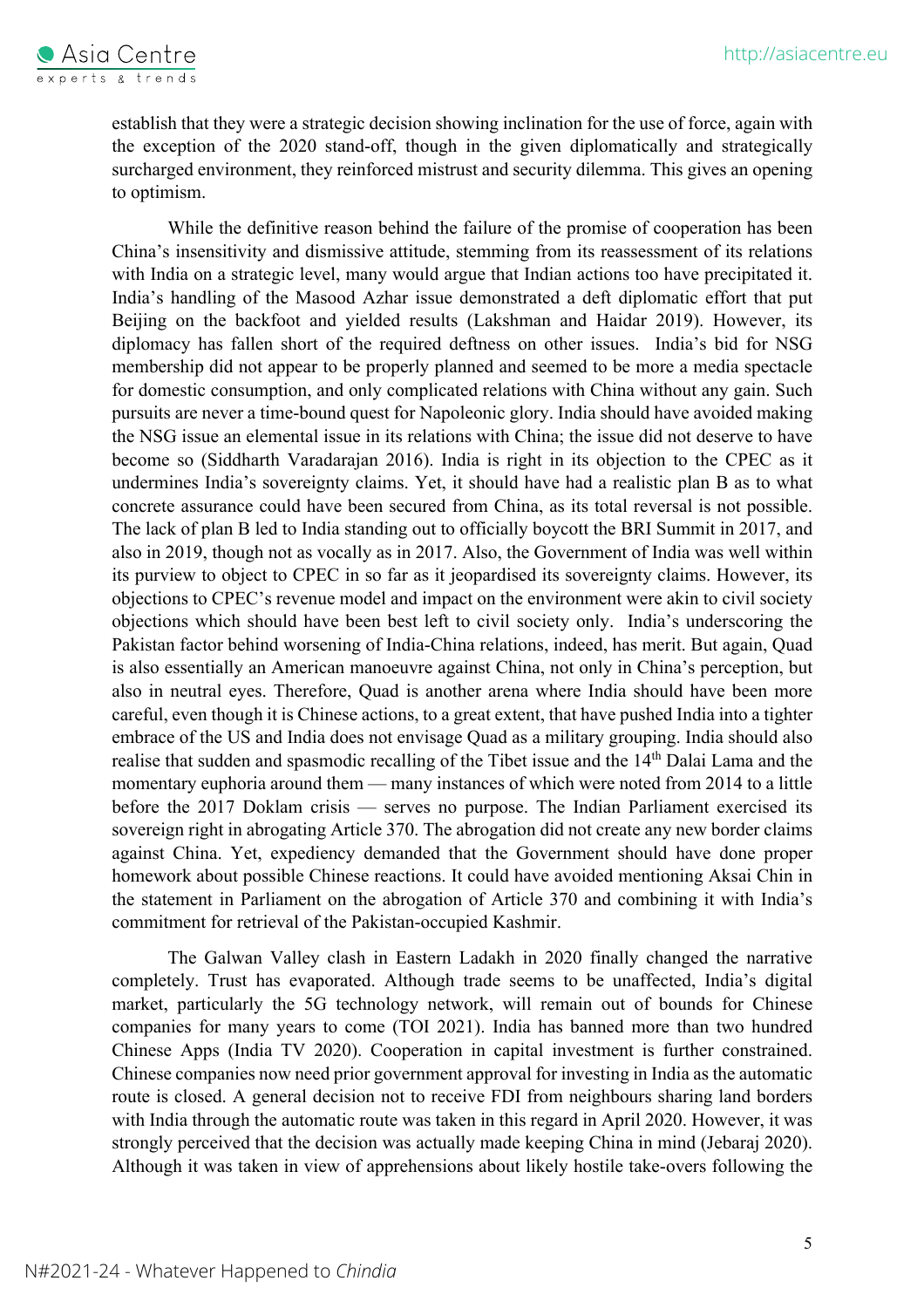

COVID-19-triggered economic uncertainty (Jebaraj 2020), such constraints would take time to ease, if at all they do, post the Galwan clash.

# **The Way Forward: Back to the Basics**

The 1988 understanding however remains of continuing relevance. Wishing away the reality that growth in wider cooperation depends on peace and stability in the border areas, and also in the political quality of relations, serves no purpose. India cannot take the Chinese suggestion to separate them at face value, as it confronts the strategic implications of China's geoeconomic moves in South Asia; it is an open democratic system in which the media and public opinion have a say in government decisions and where territory is at stake and blood-letting has happened at the border. There are hardly any takers in the country for separating comprehensive cooperation from political-security considerations that China insists on. Trust remains the key. Without it, meaningful cooperation will remain stymied. People-to-people ties that are supposed to create an enabling environment for resolving difficult issues, also need a supportive political and security environment.

The PLA aggression in eastern Ladakh has needlessly damaged the gains accruing from the Wuhan Spirit and the Chennai Connect. The two informal summits between Modi and Xi in Wuhan in 2018 and Chennai in 2019 restored normalcy after the Doklam crisis. The spirit and the connect were not a passing fancy, but an acknowledgement that peace was the technical requirement for better relations.

The bloody conflict in the Galwan Valley has taught lessons to both the countries. China should not take asymmetry too literally and too arithmetically. It should not be so overconfident to open a strategic front in every direction simultaneously, forgetting its own age-old traditional strategic wisdom of "avoiding isolation, building solidarity, and dividing adversaries" (Singh 2020; Gokhale 2020). On the other hand, India too should strive hard to keep its northern borders tranquil when it continues to face the relentless and more pressing challenges from across the border on its western side. An almost permanent state of stand-off with China will pose challenges to it in myriad ways at the bilateral, regional and international levels and within international organisations. There will be no clear winner if war were to break out in the higher Himalayas. This will lead only to mutual embarrassment and act as a jolt to their quest for national development and their international aspirations.

China should eschew its unreasonable attitude in eastern Ladakh. It should reassure India that its economic activities in South Asia have no hidden geopolitics. It should sincerely address Indian companies' grievances. More importantly, its view should not be so blinkered as to ignore the value of India as an economic partner and the role India and China play together in geo-economic networking in its enthusiasm for CPEC, which is an uncertain investment in insecurity-ridden Pakistan. On the other hand, India should realise that making foreign policy a prisoner of domestic political rhetoric is counter-productive. In conduct of foreign affairs, there is no substitute of a long view and cool-headedness. And, both India and China should re-assess how much importance and space they should give to the third countries in their relations — China to Pakistan and India to the US.

A mature and long-term view of relations will benefit both, which is all the more imperative amidst the great strategic flux and the intensifying great power rivalries and rising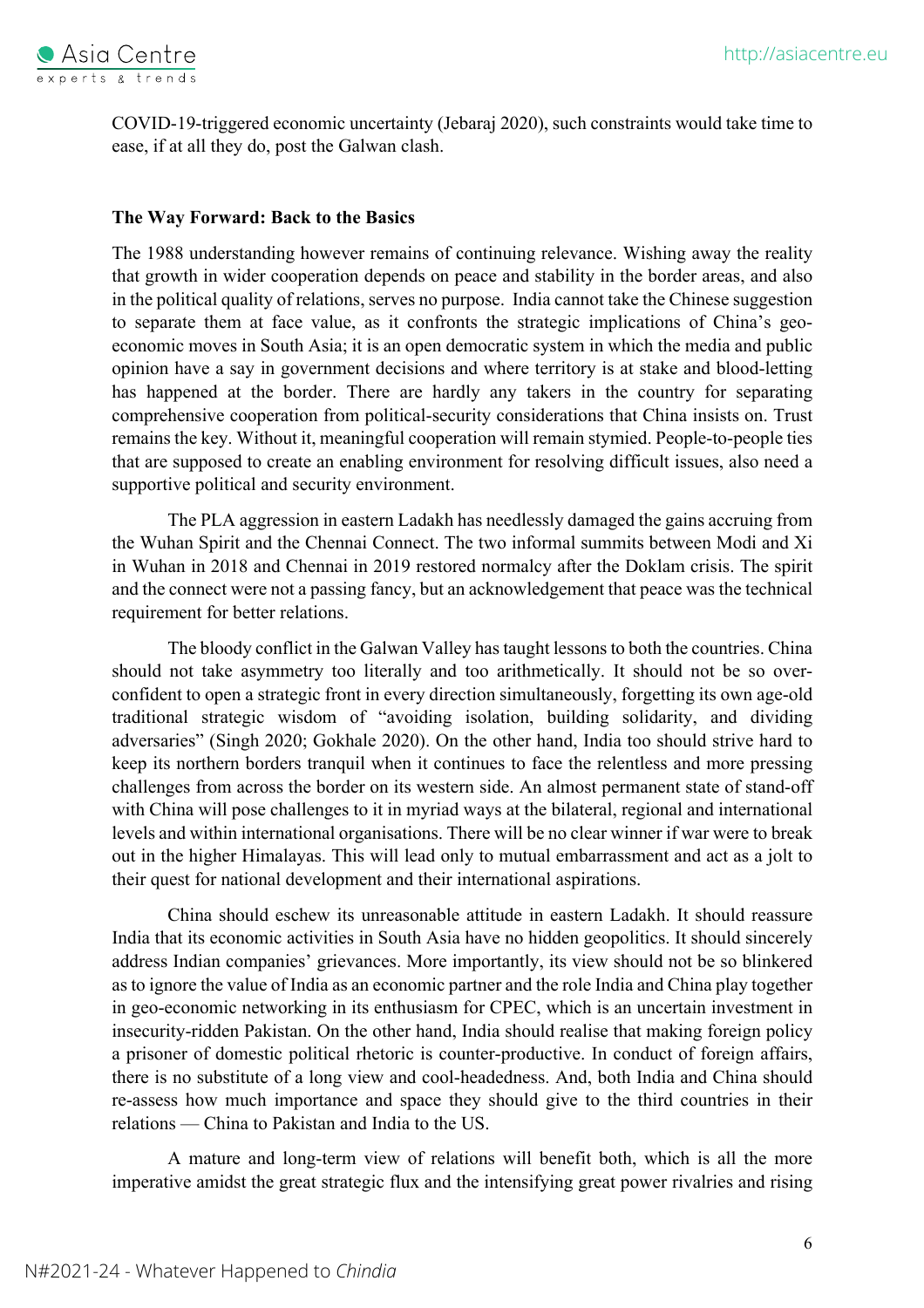

tensions and uncertainties in the common neighbouring regions. The idea of *Chindia* has indeed taken a hit, but an Asia that is yearning to be free from 300 years of Western hegemony, very much needs it.

**Disclaimer:** Views are author's personal. They do not necessarily reflect the views of the MP-IDSA or the Government of India.

### **Disclosure Statement:**

I currently have no potential conflict of interest to report.

#### **Funding:**

I have received no funding for this work.

#### **Notes on the contributor:**

Prashant Kumar Singh is Associate Fellow at East Asia Centre, Manohar Parrikar Institute for Defence Studies and Analyses, New Delhi, India. He is a recipient of various fellowships and scholarships from Taiwan and China. They include the CCS Grant for Foreign Scholars (2016) by National Central Library (Taiwan), Taiwan Fellowship (2014) and National Huayu Enrichment Scholarship, Taiwan (2011-12). His most recent visiting fellowship was received from Institute of International and Public Affairs (IIPA), Tongji University, Shanghai, China in March 2019.

# **Orcid**

https://orcid.org/0000-0003-0749-8713

# **References**

Baru, Sanjaya. 2020. "58 Years Later, India-China Relationship has Changed. Inequality has Grown." *The Indian Express*. October 21. https://indianexpress.com/article/opinion/columns/china-galwanladakh-army-xi-jinping-narendra-modi-economy-1962-6793143/.

DIPP (Department for Promotion of Industry and Internal Trade). "Statement on Country-Wise FDI Equity Inflows from April 2000 to March 2021". Quarterly Fact Sheet on Foreign Direct Investment (FDI) From April 2000 to March 2021: p. 6: https://dipp.gov.in/sites/default/files/FDI\_Factsheet\_March%2C21.pdf.

DoC (Department of Commerce). 2021. Export Import Data Bank, Country - wise data. September 9. https://tradestat.commerce.gov.in/eidb/iecnt.asp.

Fravel, M. Taylor. 2017 "Danger at Doklam." *The Indian Express*. June 18. https://indianexpress.com/article/opinion/columns/danger-at-dolam-plateau-doklam-stand-off-indiachina-4755269/.

Garver, John. 2017. "This Standoff is China Telling India to Accept Changing Realities." *The South China Morning Post*. July 16. https://www.scmp.com/week-asia/geopolitics/article/2102547/standoffchina-telling-india-accept-changing-realities.

Gokhale, Vijay. 2020. "The Changing Nature of Chinese Diplomacy." *The Hindu*. May 20. https://www.thehindu.com/opinion/lead/the-changing-nature-of-chinesediplomacy/article31626501.ece.